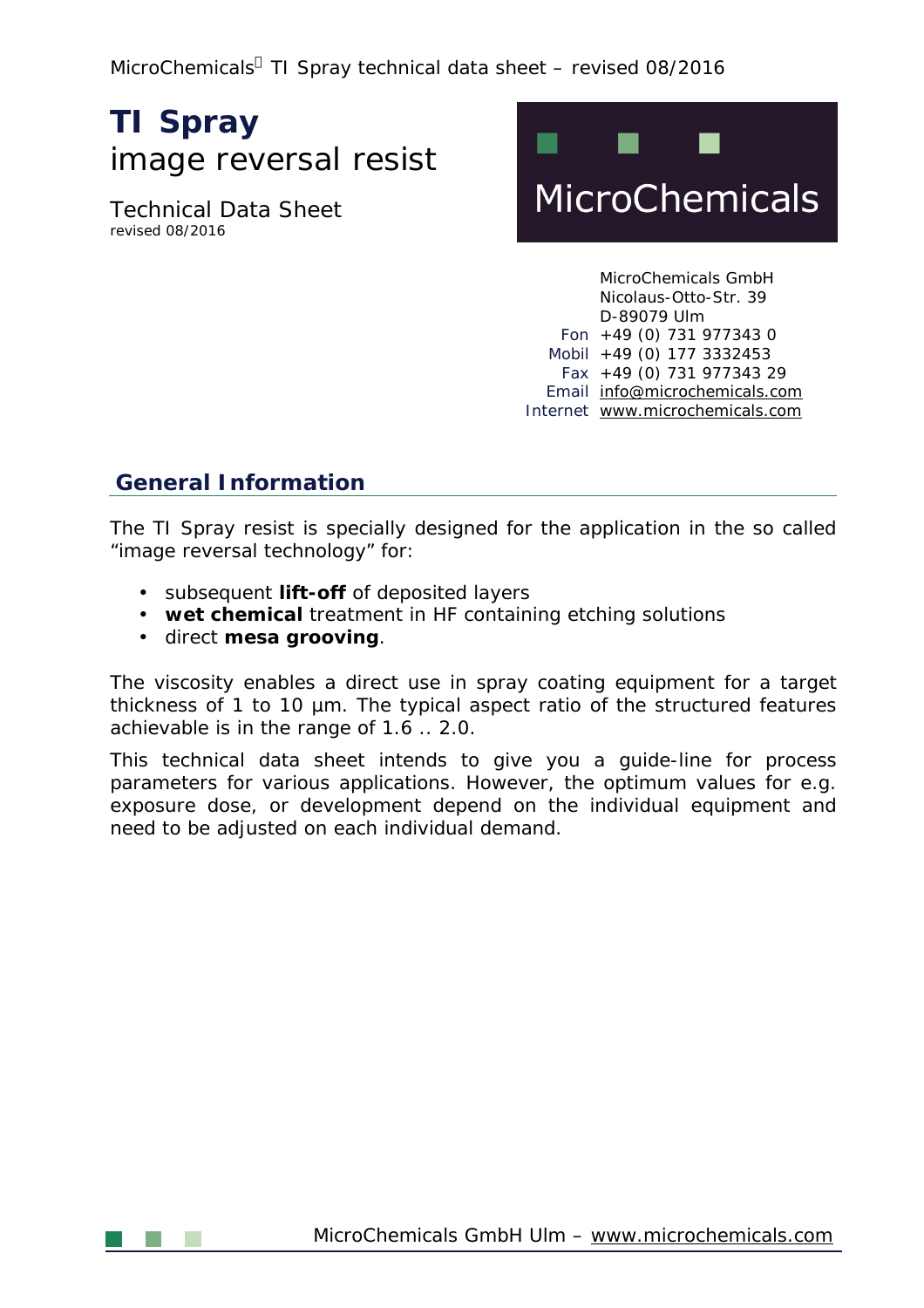## **'Image Reversal' – A Short Introduction**

#### **What 'image reversal' generally means**



#### **... and for what image reversal is good for:**

 $\circledR$ High **stability** for wet-chemical etching allows the usage of the inverted TI Spray as mask for **wet-chemical etching under harsh conditions**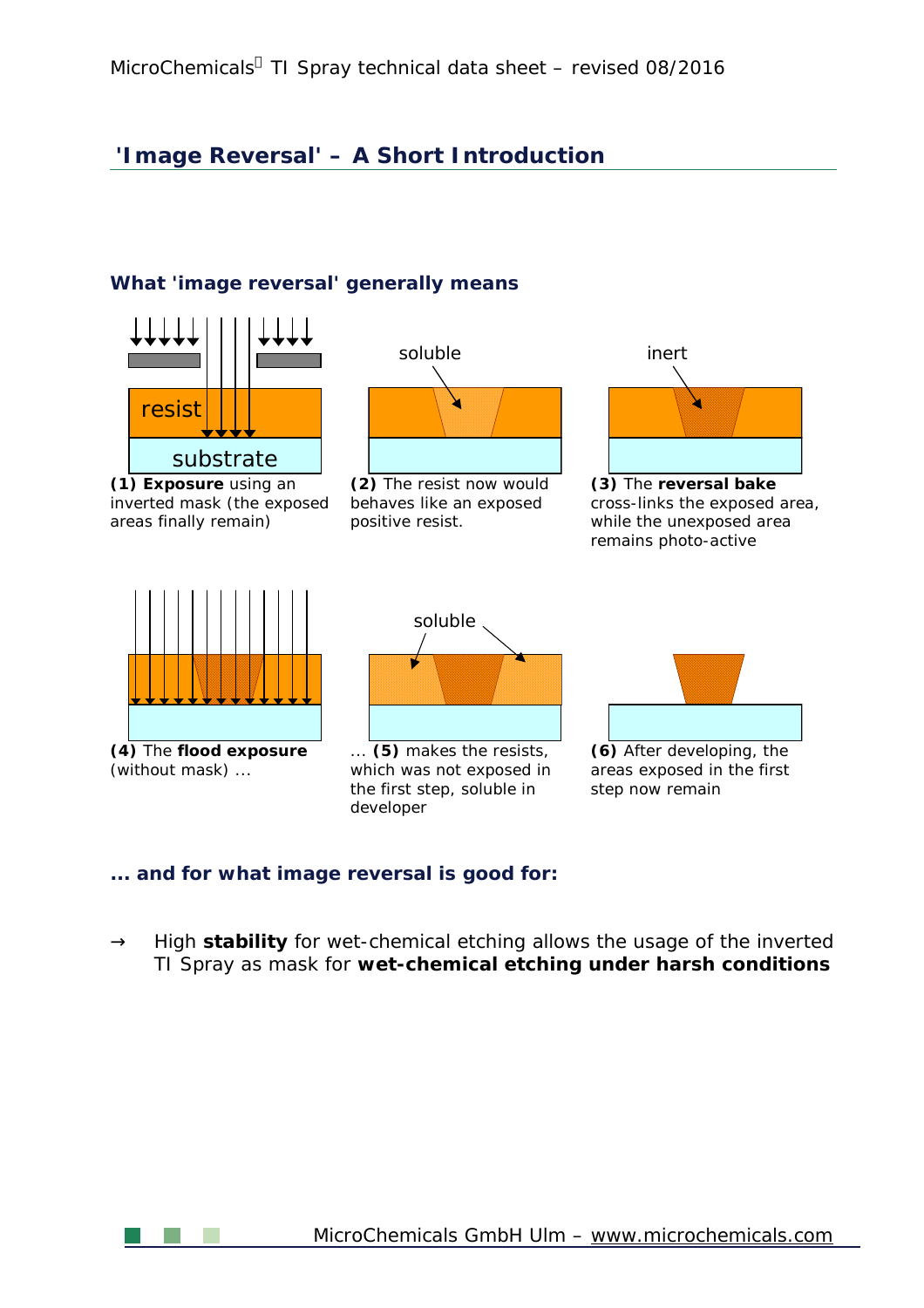## **TI Spray – Fields of Application**

#### **Lift-off of PECVD layers**

- Amorphous Si layer deposited in device quality at 110°C
- $\cdot$  Amorphous SiN<sub>x</sub>

#### **Lift-off of sputtered layers**

- Due to non-directional deposition, lower thickness achievable (approx.  $\mathbf{r}$  $1 \mu m$ )
- Possibly ultra sonic treatment necessary
- Liftability dependent on operating pressure

#### **Etching of SiNx in BHF (12.5%HF)**

- $\cdot$  SiN<sub>x</sub> deposited at 400 °C with PECVD
- Hardbake at 125°C (Hotplate) for two minutes
- No visible degradation of resist after 10 min etching time
- Enables structuring of SiN up to at least 100 nm (tested)
- Use ammonia during  $\sin x$  deposition to increase adhesion of the resist on the surface
	- (For harsh chemical attack prefer the use of TI Spray)

#### **Etching of thick thermal SiO<sup>2</sup> with 20 % HF**

- No visible degradation of the resist after 10 min
- Possible etching in HF conc. (50%) for several minutes  $\mathcal{L}^{(1)}$ (For harsh chemical attack prefer the use of TI Spray)

#### **Direct mesa grooving**

- $\cdot$  TI series resists allow direct Si etching without SiO<sub>2</sub> masking
- Hardbake at 120-145°C for 2 min necessary
- Use **HNO<sup>3</sup>** (70%) : **HF** (50 %) : **H2O** = **75 : 10 : 25** as etching solution and TI Spray resist **in reversal mode**, groove up to 4 µm in 45s

### **Technological Requirements**

Since the TI Spray yields an inverted structure in the image reversal mode, an inverted exposure mask is needed. Beyond this, compared to standard positive resist processing, **no further upgrade** in existing technological infrastructure is necessary.

Also compared to standard positive resist processing, applying the TI Spray implements just two further process steps: The **reversal bake** and the **flood exposure** without mask, both very easy to be performed and explained in the following.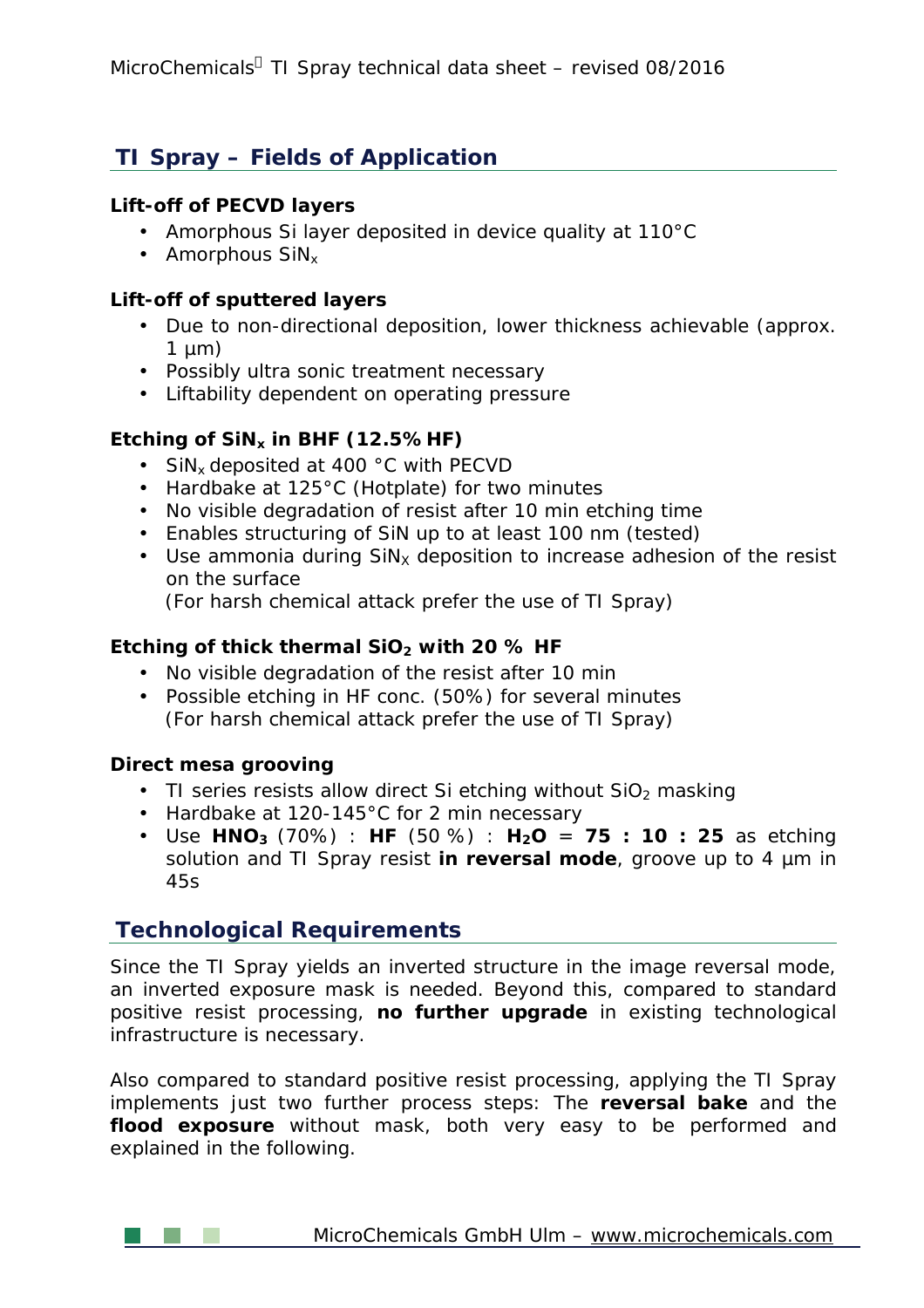## **Processing the TI Spray**

(in chronological order)

- **Substrate preparation:** Put the substrate on the hotplate at a minimum temperature of 120 °C for 10 minutes to remove adsorbed water from the substrates surface. Alternatively, you can use a furnace at same temperature for 30 min. Of course standard HMDS procedure (only from vapor phase at an optimum substrate temperature of 125°C!) is also an adequate preparation. Also recommended is the preparation with the solvent based TI-Prime.
- **Spray coat** the resist according to the guidelines given from the spray coat equipment manufacturer.
- **Softbake** the coated substrate at 95°C for 2 minutes on the hotplate (when using a furnace, 95°C for 20 min is recommended)
- Exposure the coated substrate (with the mask) at a dose of 140 mJ/cm<sup>2</sup>. This first exposure dose adjusts the negative wall profile the so called "undercut". Lower the  $1<sup>st</sup>$  exposure dose to increase the undercut. 140 mJ/cm² will be a good choice for most applications. A too low 1st exposure dose will dramatically increase the erosion of the resist not to be cleared (see appendix). Note: Exposure dose holds for calibration on iline (365nm). A standard mask aligner with a 350W Hg lamp has approx. 10 mW/cm<sup>2</sup> i-line intensity.
- Keep the coated substrate at room temperature after the exposure for at least **10 minutes**. In this delay time nitrogen, generated during exposure, will diffuse out the resist. If you use square shaped substrates the resist thickness on the edges is significant thicker than 3-4 µm. In this case the nitrogen needs more time to diffuse out. In this case double the **delay time**.
- **After the delay** bake the coated substrate on the hotplate at a temperature of 115 .. 120°C on the hotplate for two minutes (when using furnace try 20 minutes at 115°C. Because this step is very temperature critical furnace baking is not recommended). This step is the *reversal bake* where the image is reversed due to cross link the exposed areas making them insoluble in the developer.
- Exposure the coated substrate for the second time **without a mask (flood exposure).** Use a dose (very uncritical) of 540 mJ/cm<sup>2</sup> (200-800 has not a dominant effect). When, during a subsequent deposition, the temperature will raise over 80°C use high exposure doses to avoid nitrogen bubbles in the resist during the deposition. Especially when UVlight is present during deposition (plasma coating).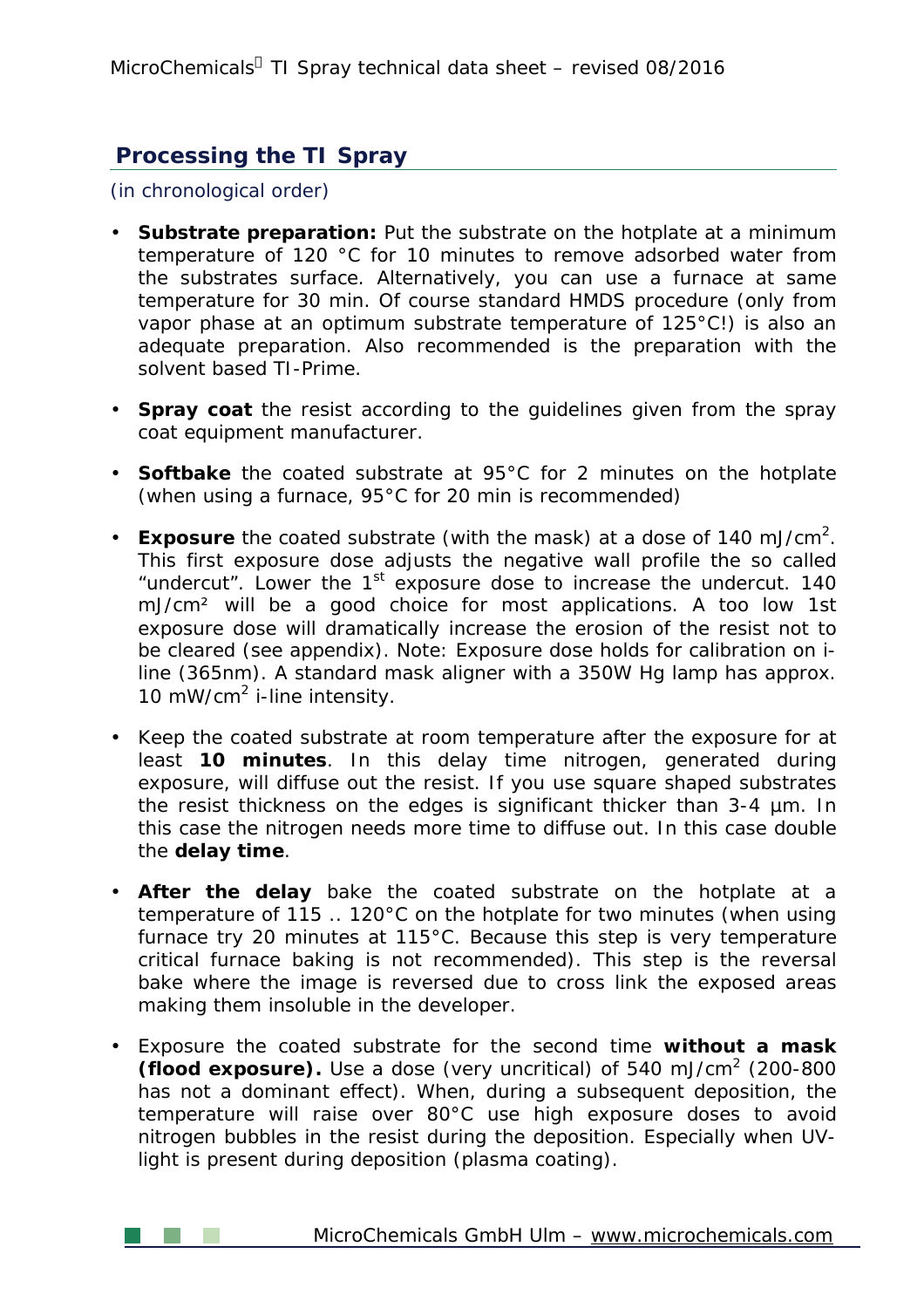MicroChemicals<sup>a</sup> TI Spray technical data sheet – revised 08/2016

- **Develop** in AZ developer such as 826MIF (metal ion free) or potassium or sodium based developer (AZ 400K 1:4). When the structure is through-developed (cleared), add another 10-30% in the bath of the total development time to finalize the side wall profile.
- **Hardbake** the coated substrate only when using the resist as an etching mask under harsh conditions. When using it for mesa grooving hardbake at 140°C to 145°C for 2 minutes on the hotplate. The side-wall profile will loose the undercut during this step, lift-off processes become more problematic. If you need a hardbake and lift-off or very high temperatures during deposition, make a UV-curing to harden the resist after development (or contact us for further information).